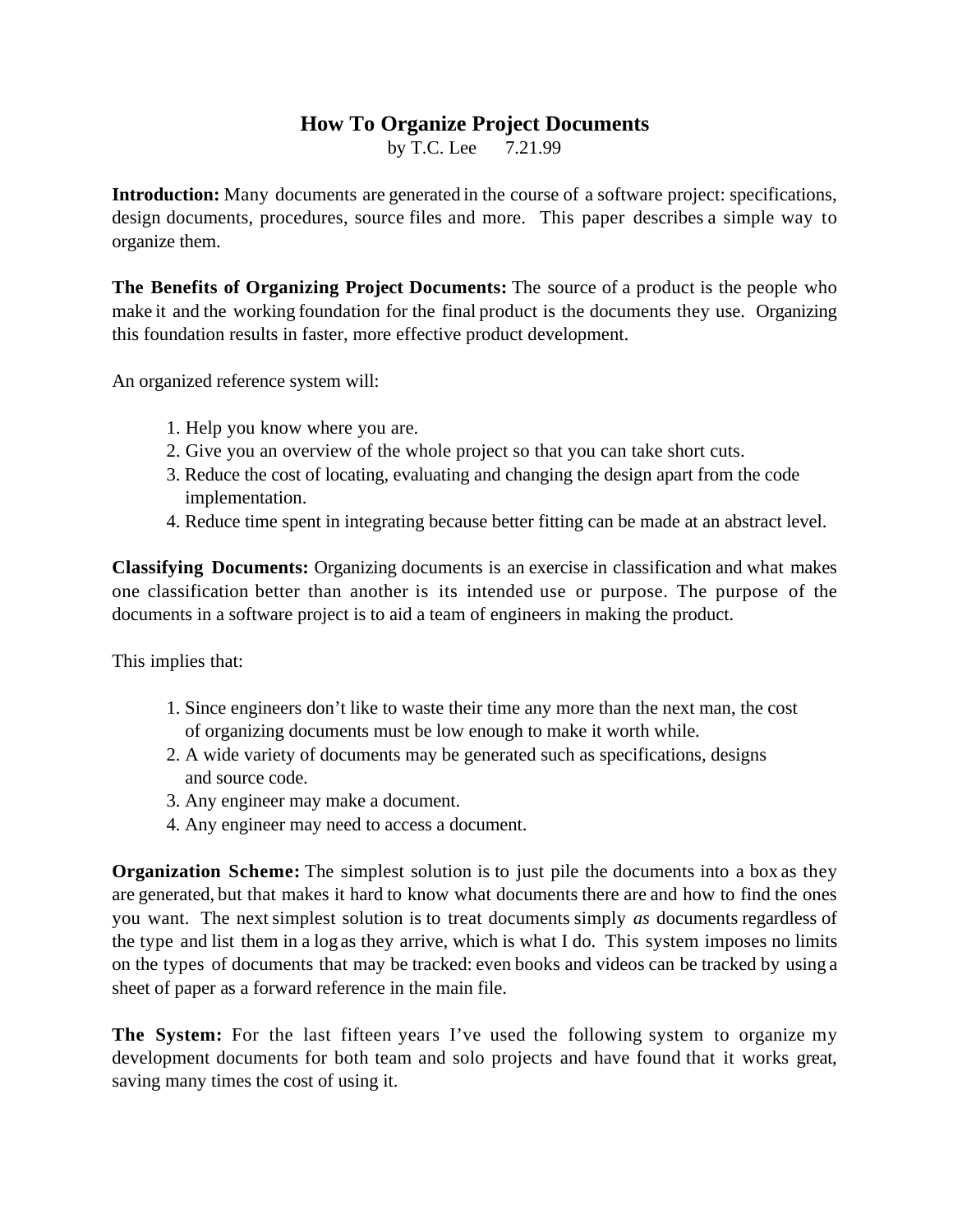## How To Use The Document System

**1**. Buy a book to serve as the document log for your project. It will be formatted like this: Document Log Format



**2**. Register a document in the log like this:





- a) Write the author's initials, title of the document and the current date in the log.
- b) Look up the next available serial number, or if the document being registered is a revision, just increment the revision number extension.
- c) Write the serial number on the upper right corner of your document, putting the number inside square brackets to mark it as a document serial number.

I keep a 'To Be Registered' file that accumulates documents until I get enough to make it worth while to sit down and assign numbers to them. If I wait a while some documents become obsolete and I can toss them before even registering them.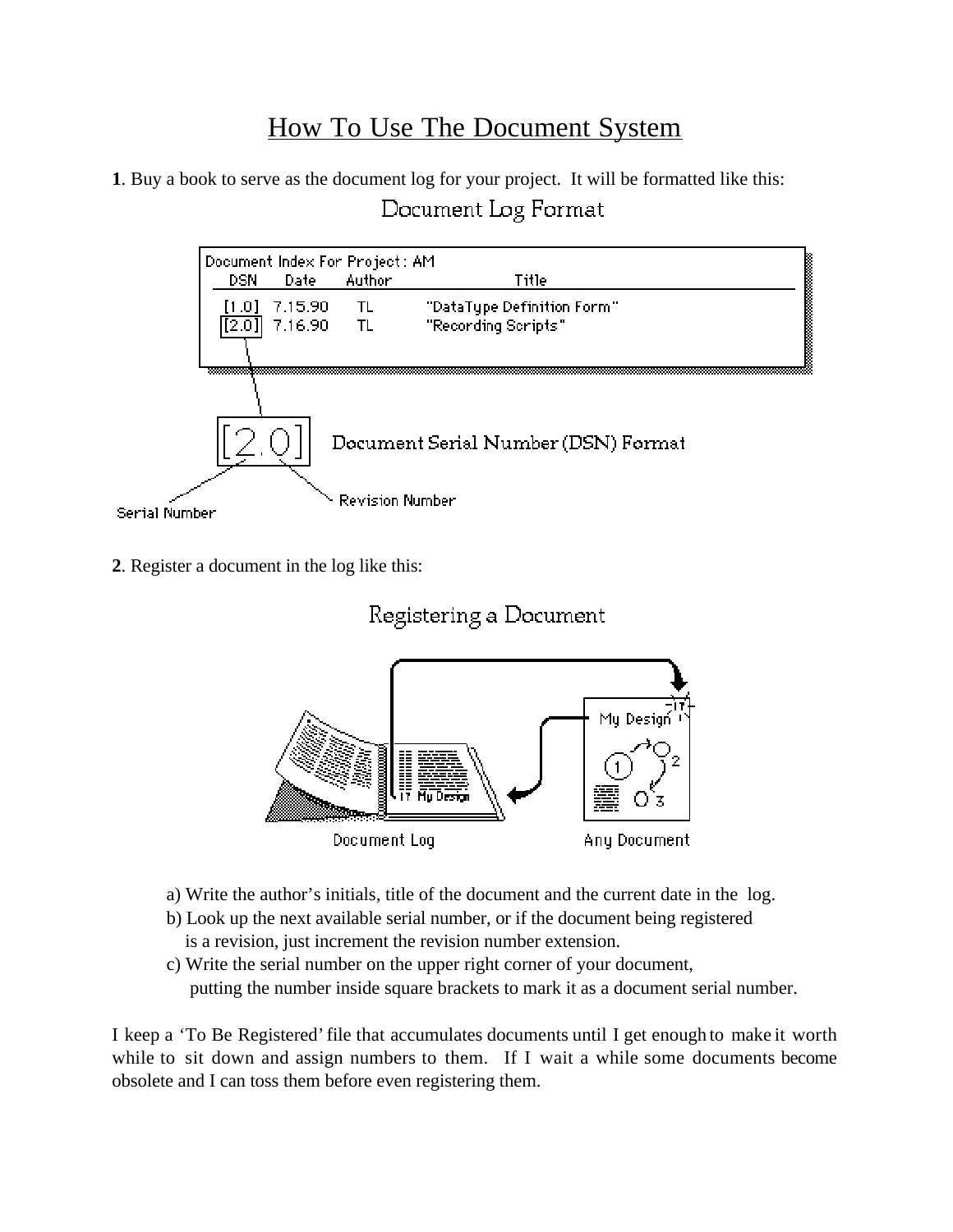**3**. After you have finished using a document, file it so it can be found later:



**Filing A Document:** Documents are filed in serial number order in the document filing cabinet for your project. Note that revisions to documents are filed next to the originals because of the format of the document serial number.

**Retrieving A Document:** Look up the title of the document in the log, get the serial number, and then look up the document in the filing cabinet for the project.

**Replacing A Document:** If you remove the document from the file eventually you need to put it back because it may be the only existing copy. I keep a 'To Be Filed' folder that allows me to defer filing until enough documents pile up to make it worth while. I look in the 'To Be Filed' folder if I don't find what I'm looking for in the main file.

To avoid wasted duplication of documents, and the necessity for a project librarian, this system assumes that each team member is a responsible adult capable of not losing documents. The assumption here is that the cost of recovering the rare lost document is less than the overhead cost of enforcing a lending library scheme.

**Maintaining the Document Index:** One of the nice aspects of this document system is its simplicity; you don't need any computer hardware or fancy software to use it effectively. The document index is a simple list of documents which is normally maintained in a book in hand written form.

As an enhancement I have found the legibility and automated searchability of a typed document index to be worth the effort of periodically transcribing the document index into a text file and